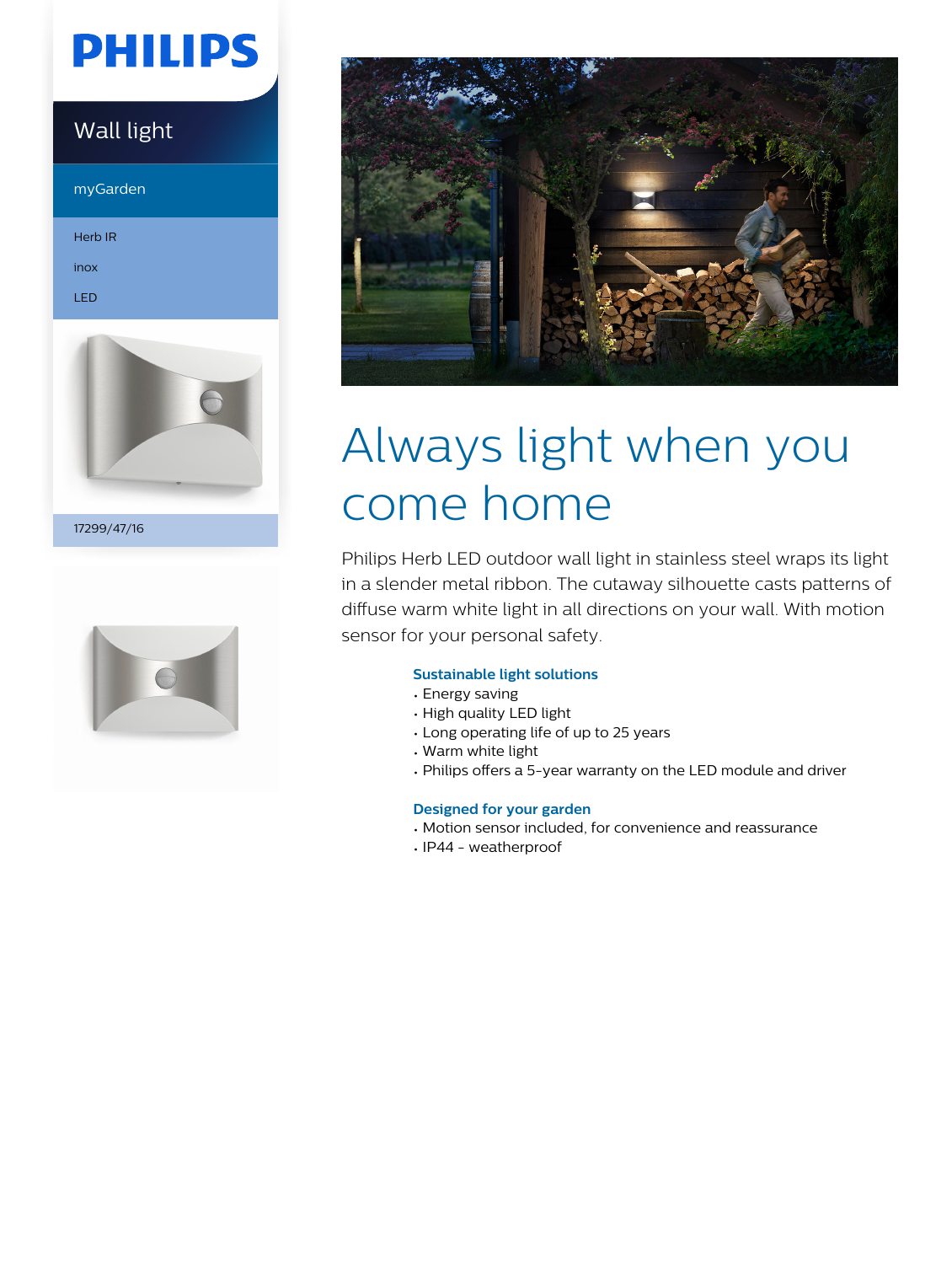## 17299/47/16

## **Highlights**

## **Energy saving**



This Philips energy-saving lamp conserves energy compared with traditional light sources, helping you to save money on your electricity bills and do your bit for the environment.

## **High quality LED light**



The LED technology integrated into this Philips lamp is a unique solution developed by Philips. It turns on instantly, enables an optimal light output and brings out vivid colours in your home.

## **Long operating life**



A light source you can trust. The LED bulb, delivered with this Philips LED lamp, will last up to 25,000 hours (which equals 25 years on the basis of an average use of 3 hours/day with at least of 13,000 on/off switching cycles). It feels so good to think that you won't have to worry about maintenance or light bulb replacement while having the perfect light ambience in your home.

## **Warm white light**



Light can have different colour temperatures, indicated in units called Kelvin (K). Lamps with a low Kelvin value produce a warm, more cosy light, while those with a higher Kelvin value produce a cool, more energising light. This Philips lamp offers warm white light for a cosy atmosphere.

## **5-year warranty on LED system**



On top of the standard 2-year warranty for this lamp, Philips offers a 5-year warranty on the LED system, meaning the LED module and the driver in this lamp.

## **Motion sensor included**



A motion sensor is included to welcome you when you return home or let you know when someone has arived. When the sensor detects movement, the lamp switches on automatically.